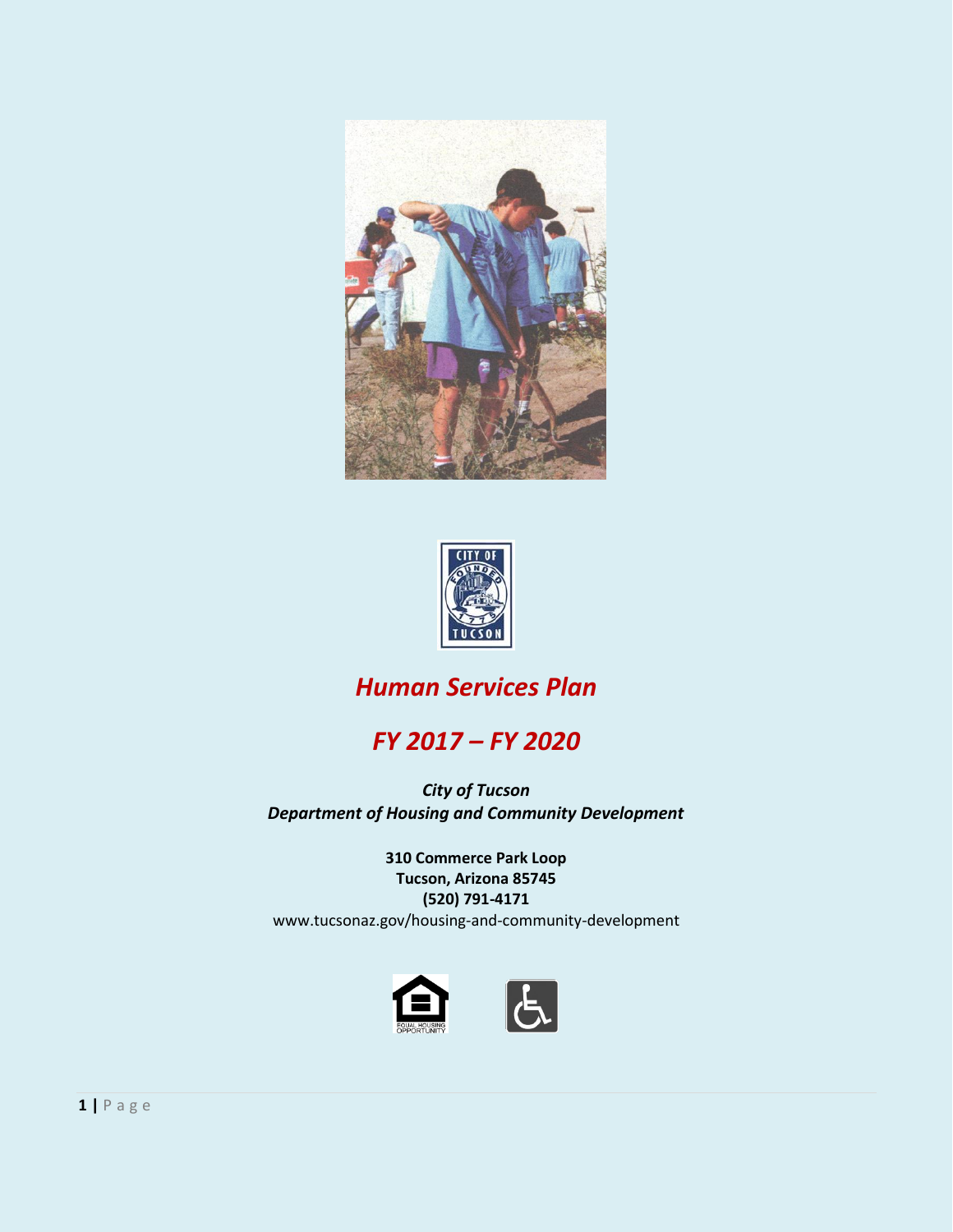**On April 5, 2016, this Human Services Plan was presented to Mayor and Council for review. At this meeting, Mayor and Council passed by a roll call vote of 7 to 0, to adopt Resolution No. 22550, with an amendment to the Human Services Plan that would retain the current funding for the first year of the Plan, and implement the new funding for the remainder of the Plan. This included postponing implementation of this plan until FY 2018.**

# *Introduction*

#### *Definition of Human Services*

*Human Service programs are defined as targeted programs designed to meet a unique need that enhances the quality of life for program participants, who may otherwise not receive these services and benefits. Human services programs serve specific populations, including youth and families, the elderly, persons with disabilities, homeless individuals, and other vulnerable individuals in need. The City has generally targeted its discretionary funds to under-served or un-served populations that are not assured services or are not eligible for reduced-cost services*

#### *What is the purpose of funding Human Services programs?*

*Human Service programs are essential to the growth and vitality of a community. By investing in the prevention as well as the remediation of personal struggles, community members will have an opportunity to achieve well-being and lead self-sufficient, self-determined, and productive lives. Most human services are designed to help vulnerable residents achieve maximum independence to meet their own day-to-day and unique needs related to the following:* 

- *Health/Safety*
- *Food/Nutrition*
- *Shelter/Housing*
- *Sustainable Income/Support*
- *Mobility/Transportation*
- *Education/Access to Information*
- $\bullet$

#### *Who are the vulnerable residents in need of Human Services?*

- *Alcohol/Other Drug Addicted Persons*
- *Elderly and Frail Elderly*
- *Ex-Offenders*
- *Homeless Persons*
- *Persons with Disabilities*
- *Persons with HIV/AIDS & their families*
- *Persons with Severe Mental Illness*
- *Veterans*
- *Victims of Domestic Violence*
- *Youth*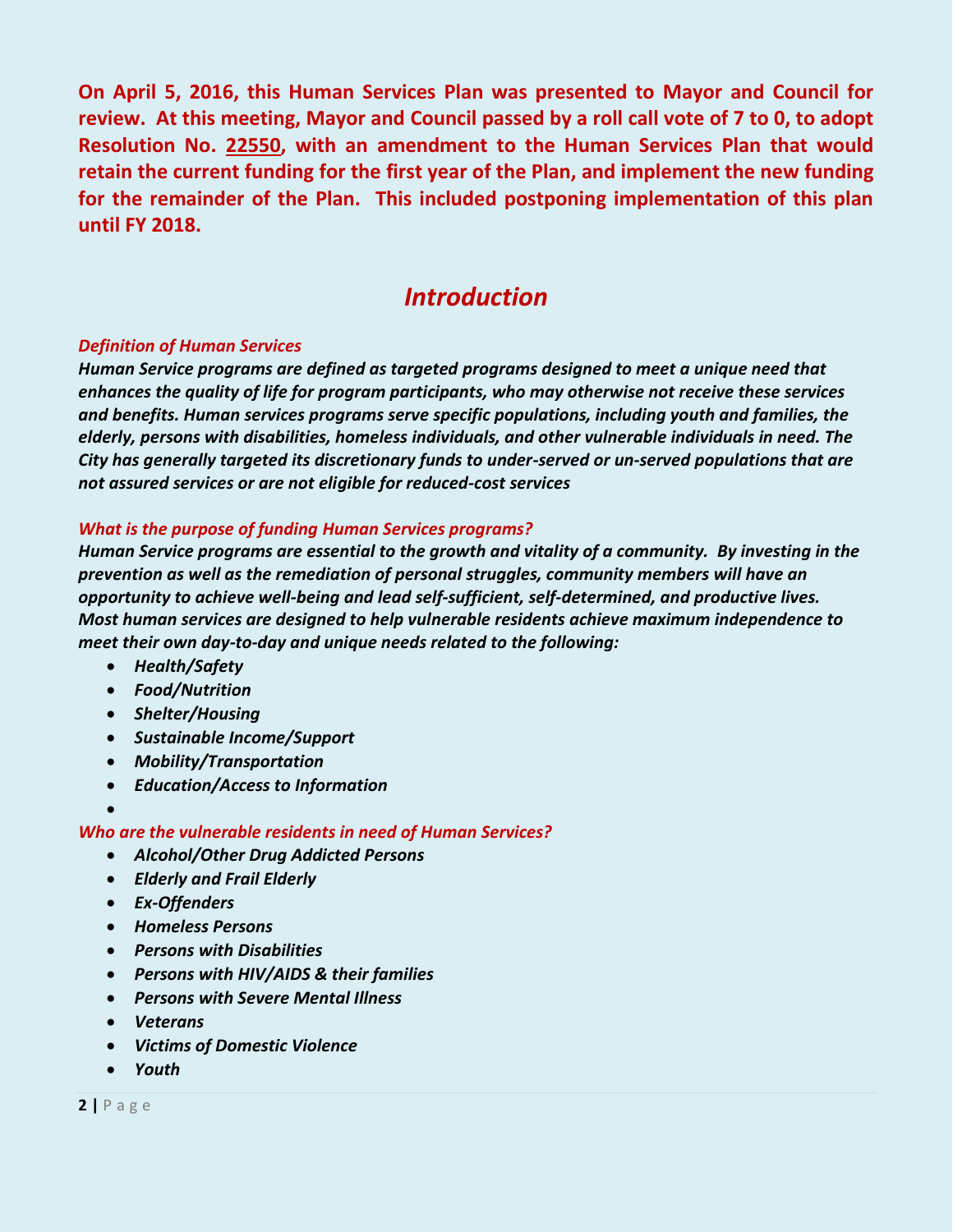|                                         | Categories of Human Services - City of Tucson Human Services Plan |                                                  |                                                         |                                                  |                                                   |  |  |  |
|-----------------------------------------|-------------------------------------------------------------------|--------------------------------------------------|---------------------------------------------------------|--------------------------------------------------|---------------------------------------------------|--|--|--|
| Human                                   | <b>Crisis</b>                                                     | <b>Emergency Assistance</b>                      | <b>Transitional</b>                                     | <b>Support Services</b>                          | <b>Prevention</b>                                 |  |  |  |
| <b>Services</b>                         | <b>Intervention</b>                                               |                                                  | <b>Programs</b>                                         |                                                  |                                                   |  |  |  |
|                                         | One-time                                                          | One-time or                                      | Limited assistance or a                                 | Ongoing services provided                        | Ongoing, intermittent                             |  |  |  |
| <b>Definition</b>                       | assistance to                                                     | intermittent assistance                          | combination of services                                 | by an established network                        | or case-based                                     |  |  |  |
|                                         | address a                                                         | to address a problem                             | that are designed to                                    | of service providers that                        | assistance that                                   |  |  |  |
|                                         | problem that is<br>posing an                                      | caused by a financial,<br>health, or             | move a person or<br>household from a crisis             | help vulnerable<br>populations maintain          | protects the stability<br>and self-sufficiency of |  |  |  |
|                                         | immediate                                                         | circumstantial loss                              | or emergency situation                                  | stability and maximize self-                     | a person or                                       |  |  |  |
|                                         | threat to the                                                     | resulting from                                   | to some stability and                                   | sufficiency.                                     | household,                                        |  |  |  |
|                                         | health, life, or                                                  | unexpected disaster,                             | ultimately, self-                                       |                                                  | particularly after they                           |  |  |  |
|                                         | safety of the                                                     | tragedy, crime, and/or                           | sufficiency within a                                    |                                                  | receive emergency,                                |  |  |  |
|                                         | person or                                                         | environmental decay;                             | specific time frame;                                    |                                                  | transitional or support                           |  |  |  |
|                                         | household in                                                      | or a steady decline in                           | typically 24 months but                                 |                                                  | services.                                         |  |  |  |
|                                         | crisis, and/or to                                                 | socio-economic                                   | could be longer.                                        |                                                  |                                                   |  |  |  |
|                                         | the surrounding                                                   | conditions, such as                              |                                                         |                                                  |                                                   |  |  |  |
|                                         | community.                                                        | chronic poverty.                                 |                                                         |                                                  |                                                   |  |  |  |
| <b>Institutional</b>                    | ■ Public Safety                                                   | Continuum of Care                                | • Non-profit Agencies                                   | <b>Local Government/PHA</b>                      | • Non-profit Agencies                             |  |  |  |
| <b>Structure</b>                        | Personnel<br>■ Hospitals                                          | ■ Non-profit Agencies<br>■ Faith or community    | Group Homes<br>Congregate Care                          | ■ Non-profit Agencies<br>• Clinics               | • Clinics<br>• Neighborhood                       |  |  |  |
|                                         | • Mental Health                                                   | based organizations                              |                                                         | ■ Neighborhood Centers                           | Centers                                           |  |  |  |
|                                         | <b>Networks</b>                                                   | Charitable, pro-bono,                            |                                                         | Schools -                                        | Schools -                                         |  |  |  |
|                                         | $\blacksquare$ Child                                              | event-based or                                   |                                                         | Charitable, pro-bono,                            | ■ Employers                                       |  |  |  |
|                                         | Protective                                                        | advocacy                                         |                                                         | event-based or advocacy                          | <b>Businesses</b>                                 |  |  |  |
|                                         | <b>Services</b>                                                   | organizations                                    |                                                         | organizations                                    | • Neighborhood                                    |  |  |  |
|                                         | • Domestic                                                        |                                                  |                                                         |                                                  | Associations                                      |  |  |  |
|                                         | Violence                                                          |                                                  |                                                         |                                                  |                                                   |  |  |  |
|                                         | Agencies                                                          |                                                  |                                                         |                                                  |                                                   |  |  |  |
|                                         | - Courts                                                          |                                                  |                                                         |                                                  |                                                   |  |  |  |
| <b>Service</b>                          | One time and                                                      | One-time or                                      | Up to 24 months or more                                 | Ongoing based on                                 | Ongoing, intermittent                             |  |  |  |
| <b>Intervals and</b><br><b>Duration</b> | follow up with<br>referral to                                     | intermittent; shelter                            | with HUD approval;                                      | eligibility or a case                            | or case based support<br>that includes            |  |  |  |
|                                         | services                                                          | stays up to 60 days                              | requires case plan                                      | management plan                                  | education                                         |  |  |  |
| Goal and                                | Interrupt crisis                                                  | Prevent individual from                          | Create stability, self-                                 | Maintain stability and self-                     | Reduce probability of                             |  |  |  |
| <b>Desired</b>                          | and stabilize                                                     | experiencing further                             | sufficiency and prepare                                 | sufficiency or                                   | crisis or emergencies.                            |  |  |  |
| <b>Outcome</b>                          | individual; make                                                  | loss or falling into crisis.                     | for independence.                                       | independence based on                            |                                                   |  |  |  |
|                                         | referrals.                                                        |                                                  |                                                         | unique needs.                                    |                                                   |  |  |  |
| <b>Priority</b>                         | Homeless                                                          | <b>Homeless</b>                                  | <b>Homeless</b>                                         | Homeless                                         | <b>Homeless</b>                                   |  |  |  |
| <b>Populations</b>                      | Youth                                                             | Youth                                            | Youth                                                   | Youth                                            | Youth                                             |  |  |  |
|                                         | <b>Elderly and Frail</b>                                          | <b>Elderly and Frail Elderly</b>                 | <b>Elderly and Frail Elderly</b>                        | <b>Elderly and Frail Elderly</b>                 | <b>Elderly and Frail</b>                          |  |  |  |
|                                         | Elderly<br>Persons with                                           | Persons with Disabilities<br>Persons with Severe | <b>Persons with Disabilities</b><br>Persons with Severe | Persons with Disabilities<br>Persons with Severe | Elderly<br>Persons with                           |  |  |  |
|                                         | <b>Disabilities</b>                                               | <b>Mental Illness</b>                            | <b>Mental Illness</b>                                   | <b>Mental Illness</b>                            | <b>Disabilities</b>                               |  |  |  |
|                                         | Persons with                                                      | Alcohol/Other Drug                               | Alcohol/Other Drug                                      | Alcohol/Other Drug                               | Persons with Severe                               |  |  |  |
|                                         | Severe Mental                                                     | Addicted                                         | Addicted                                                | Addicted                                         | <b>Mental Illness</b>                             |  |  |  |
|                                         | Illness                                                           | Persons with HIV/AIDS                            | Persons with HIV/AIDS &                                 | Persons with HIV/AIDS &                          | Alcohol/Other Drug                                |  |  |  |
|                                         | Alcohol/Other                                                     | & their families                                 | their families                                          | their families                                   | Addicted                                          |  |  |  |
|                                         | Drug Addicted                                                     | <b>Public Housing</b>                            | <b>Public Housing Residents</b>                         | <b>Public Housing Residents</b>                  | Persons with HIV/AIDS                             |  |  |  |
|                                         | Persons with                                                      | Residents                                        | Ex-Offenders                                            | Ex-Offenders                                     | & their families                                  |  |  |  |
|                                         | HIV/AIDS & their                                                  | Ex-Offenders                                     | Poverty-level households                                | Poverty-level households                         | <b>Public Housing</b>                             |  |  |  |
|                                         | families                                                          | Poverty-level                                    |                                                         |                                                  | Residents                                         |  |  |  |
|                                         | <b>Public Housing</b>                                             | households                                       |                                                         |                                                  | Ex-Offenders                                      |  |  |  |
|                                         | Residents<br>Ex-Offenders                                         |                                                  |                                                         |                                                  | Poverty-level<br>households                       |  |  |  |
|                                         | Poverty-level                                                     |                                                  |                                                         |                                                  |                                                   |  |  |  |
|                                         | households                                                        |                                                  |                                                         |                                                  |                                                   |  |  |  |

# *What types of assistance are available through human services programs?*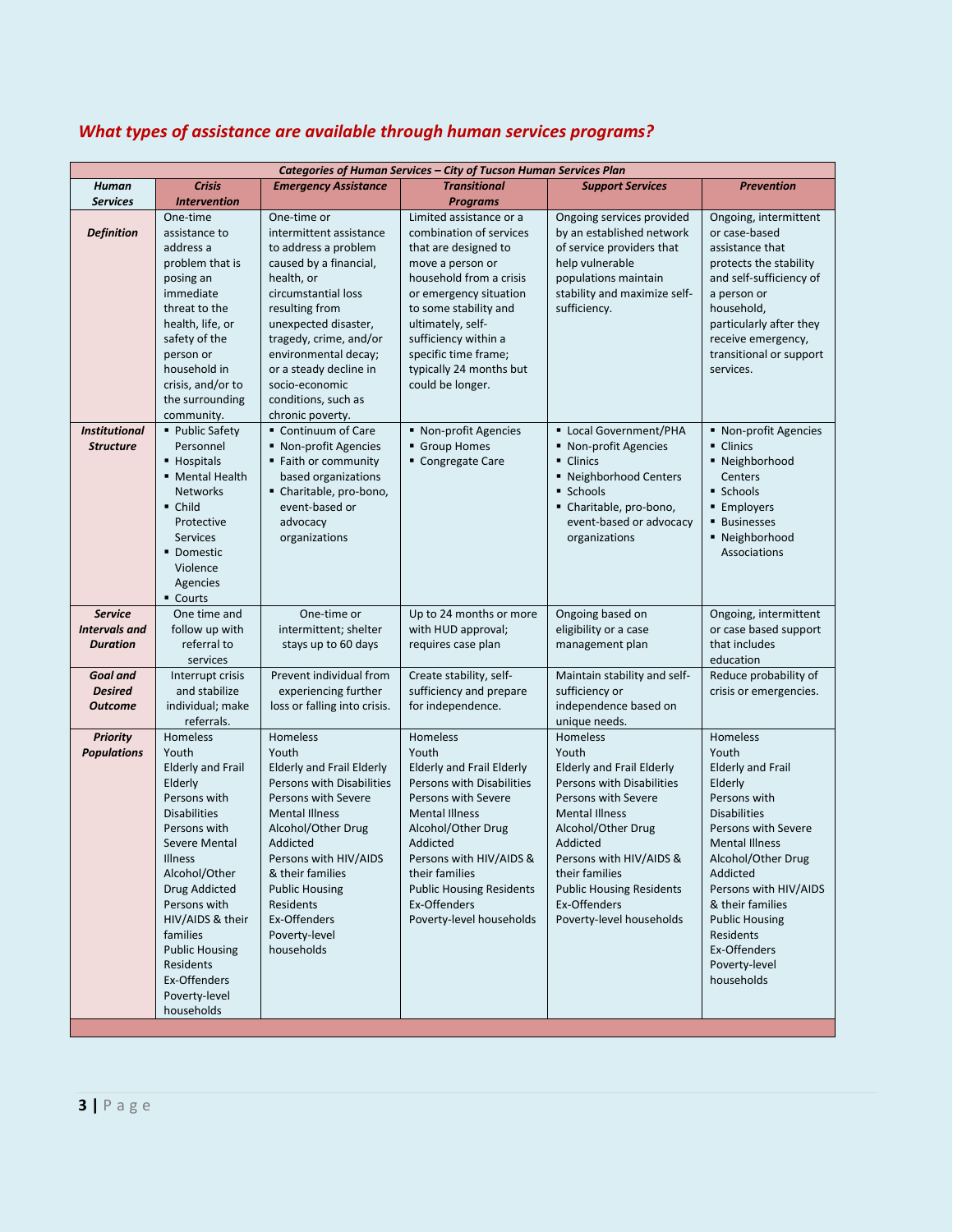# *City of Tucson Human Services Plan*

*The City of Tucson Mayor and Council have articulated priorities for the use of funding that supports human services in the community. These priorities are children, families and seniors. In coordination with the Consolidated Plan, a Human Services Plan is developed which outlines and then prioritizes the Human Services needs of our community. Programs are then funded that provide services that address these needs.*

*The purpose of the Human Services planning process is to:*

- *With community input, create a unified plan for identifying needs and resources for addressing those needs.*
- *Consolidate funding to a broad range of human service related non-profits into a single process.*
- *Provide consistency of funding through a two-year allocation process*
- *Encourage equity through a competitive Request for Proposal (RFP) process using community volunteers on the review committees.*
- *Promote accountability by requiring outcome measures and outputs with ongoing contract monitoring by the HCD staff.*

*This document outlines the broad distribution recommendations of approximately \$2.5 million during each fiscal year to fund programs which will be awarded in a competitive RFP process.*

*These following recommendations are a result of input from the Human Services Planning Committee and the Oversight Committee. The Human Services Planning Committee is comprised of Mayor and Council Aides, staff from multiple COT departments, HCD Staff, and citizens. The Oversight Committee is comprised of the Director and Deputy Director of HCD and the Deputy Chief of Tucson Fire.*

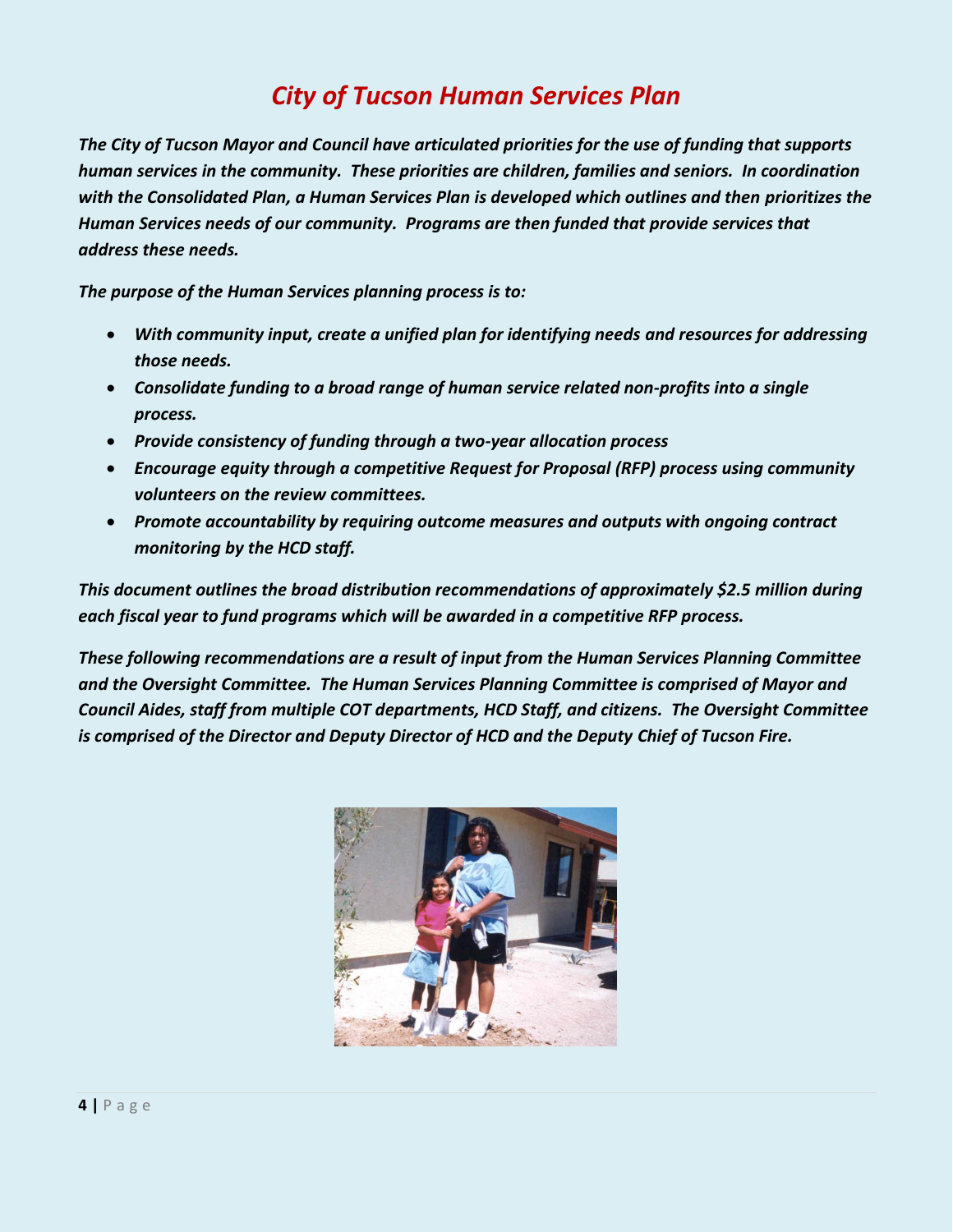## *Five Year History*

*The following table lists Human Services funding based on HUD entitlement grants and general funds for the past five years plus proposed allocations for FY 2017:*

| <b>HUD Program</b><br>year<br><b>Allocation to</b><br>the City of<br><b>Tucson</b> | <b>Community</b><br><b>Development</b><br><b>Block Grant</b><br><b>Program (CDBG)</b><br>15% set-aside | <b>Emergency</b><br><b>Solutions Grant</b><br>Program<br>(ESG) | <b>Housing</b><br><b>Opportunities for</b><br><b>People with AIDS</b><br>(HOPWA) | <b>City of Tucson</b><br><b>General Funds for</b><br>Human<br><b>Services</b> | <b>TOTAL Funding for</b><br><b>Human Services</b><br><b>Programs</b> |
|------------------------------------------------------------------------------------|--------------------------------------------------------------------------------------------------------|----------------------------------------------------------------|----------------------------------------------------------------------------------|-------------------------------------------------------------------------------|----------------------------------------------------------------------|
| <b>PY 2011</b>                                                                     | \$839,611                                                                                              | \$377,894                                                      | \$453,761                                                                        | \$1,464,910                                                                   | \$3,136,176                                                          |
| <b>PY 2012</b>                                                                     | \$765,672                                                                                              | \$484,731                                                      | \$459,084                                                                        | \$1,464,910                                                                   | \$3,174,397                                                          |
| <b>PY 2013</b>                                                                     | \$784,712                                                                                              | \$372,387                                                      | \$433,227                                                                        | \$1,485,910                                                                   | \$3,076,236                                                          |
| <b>PY 2014</b>                                                                     | \$767,080                                                                                              | \$424,994                                                      | \$453,077                                                                        | \$1,464,910                                                                   | \$3,110,061                                                          |
| <b>PY 2015</b>                                                                     | \$767,714                                                                                              | \$455,833                                                      | \$451,530                                                                        | \$1,464,910                                                                   | \$3,139,987                                                          |
| <b>PY 2016</b>                                                                     | \$754,688                                                                                              | \$460,731                                                      | \$456,639                                                                        | $$1,318,419*$                                                                 | \$2,990,477                                                          |

*\*10% less than the amount allocated for prior year FY 2016. This amount will require Mayor and Council approval*

#### *The following table is a five year history of the number of persons served using the allocated funding:*

| <b>City of Tucson</b><br><b>Consolidated Plan</b><br>Goal/Activity                 | FY 2011<br># assisted | <b>FY 2012</b><br># assisted | <b>FY 2013</b><br># assisted | <b>FY 2014</b><br># assisted | <b>FY 2015</b><br># assisted | 5-year<br>completions | <b>CDBG</b><br><b>National Objective</b>                                  |
|------------------------------------------------------------------------------------|-----------------------|------------------------------|------------------------------|------------------------------|------------------------------|-----------------------|---------------------------------------------------------------------------|
| Assistance to<br><b>Homeless Persons</b>                                           | 10,251                | 9,440                        | 7,348                        | 3,603                        | 4,975                        | 35,617                | • Assist Low Income<br>persons<br>• Suitable Living<br><b>Environment</b> |
| <b>Assistance to the</b><br><b>Elderly or Persons with</b><br><b>Special Needs</b> | 6,351                 | 6,549                        | 8,070                        | 1,461                        | 1,014                        | 23,445                | • Assist Low Income<br>persons<br>• Suitable Living<br><b>Environment</b> |
| <b>Public and Human</b><br><b>Services programs</b>                                | 37,072                | 38,930                       | 33,631                       | 27,851                       | 11,238                       | 148,722               | • Assist Low Income<br>persons<br>• Suitable Living<br><b>Environment</b> |

*The City of Tucson is also awarded Continuum of Care Grants from HUD. These funds are restricted to programs that assist the homeless and are administered through Tucson Pima Collaboration to End Homelessness (TPCH). Approximately \$8 million is allocated annually.*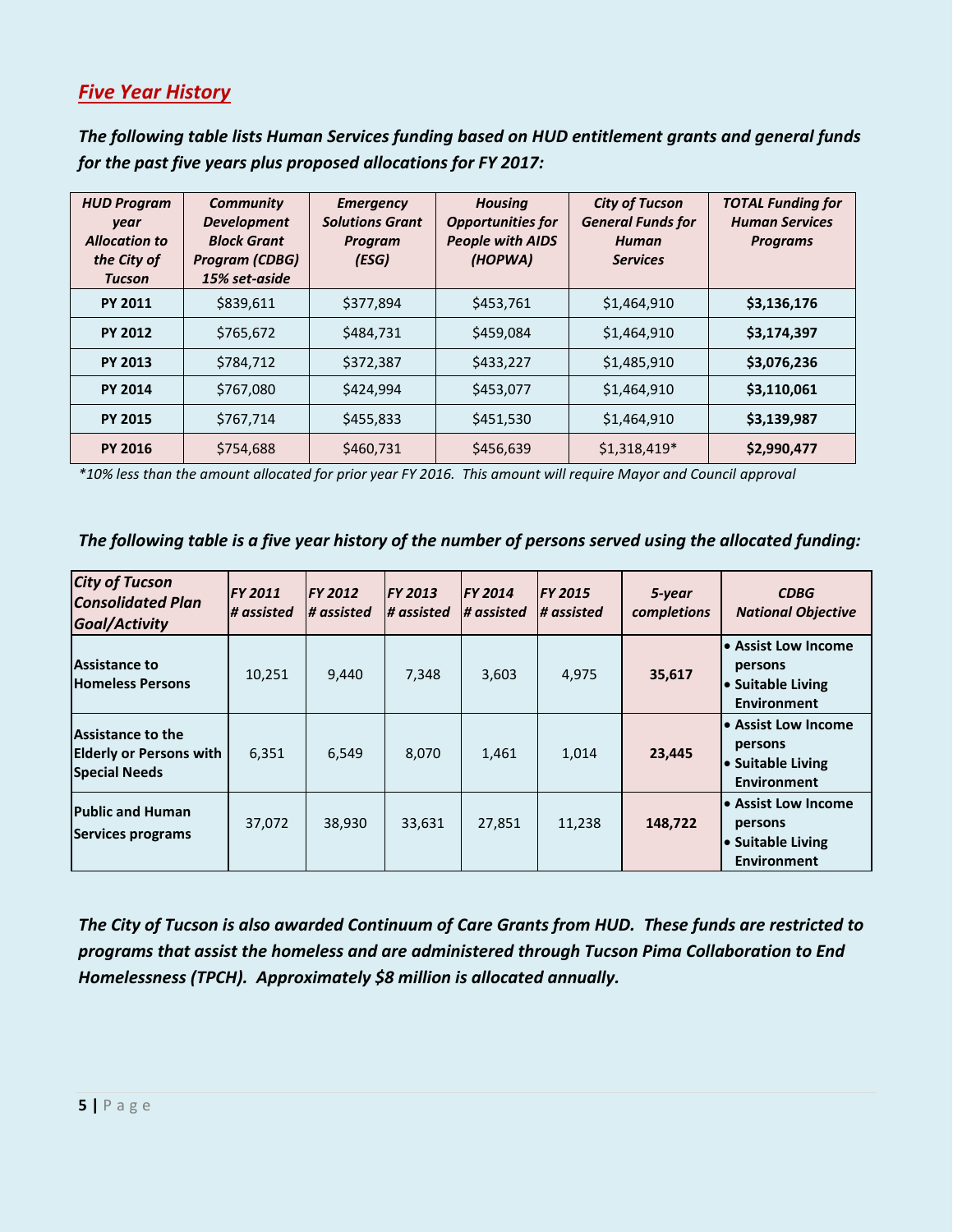# *The Planning Process*

*In October 2015, HCD held a community conversation session with the objective of developing the City of Tucson's Human Services Goals & Priorities for FY 2017 through FY 2020. Representatives from City of Tucson Departments including TPD, TFD, Economic Development, PDSD, and Parks along with staff from the Mayor and Council offices were invited. We also invited representatives of non-profit agencies including United Way, Cenpatico, DIRECT Center for Independence, Pima Council on Aging, SAAF, Tucson Urban League, TPCH, Pima County, Pima County Library, Our Family and Veterans Administration. During this session, the committee produced a list of needs within our community which included:*

*Youth programs including quality childcare, safe, affordable after school programs and child assistance for the working poor, and lunch programs.*

*Homeless programs including intensive & sustained case management/wrap around services, support for low demand shelters, ensure that shelters are accessible to people with all types of disabilities, provide drop- in programs for homeless youth (safe places, open late) and provide homeless prevention services especially for families with children.*

*Financial programs that assist families with free tax preparation*

*Housing programs to allow for safe, healthy, affordable housing for families with children. Elderly/Disabled programs to support aging- in- place by home repairs and education (fall prevention), provide affordable, accessible integrated housing, provide senior lunch and socialization opportunities, provide in-home supports and services for independent living.*

*Transportation services to support public transportation for better access to non-emergency facilities Mental health programs to provide case management support, services, and housing.*

*In November 2015, a smaller committee comprised of Mayor/Council Aides, HCD staff, representatives from TPD, TFD, Economic Initiatives, PDSD and Pima County were invited to two meetings to review the outcome of the original community conversation with the direction to create a list of priorities. Below is this list:*

*Youth -* Examples include but are not limited to:

- Assistance for quality childcare
- Case management, transportation, nutrition, education, life skills
- Provide safe and affordable after school programs for children & youth

*Elderly and/or Disabled -* Examples include but are not limited to:

- Provide intensive & sustained case management/wrap around services for elderly/disabled
- Nutrition Assistance
- Case management, transportation, life skills

*Homeless -* Examples include but are not limited to:

- Case management, nutrition, education, life skills
- Financial training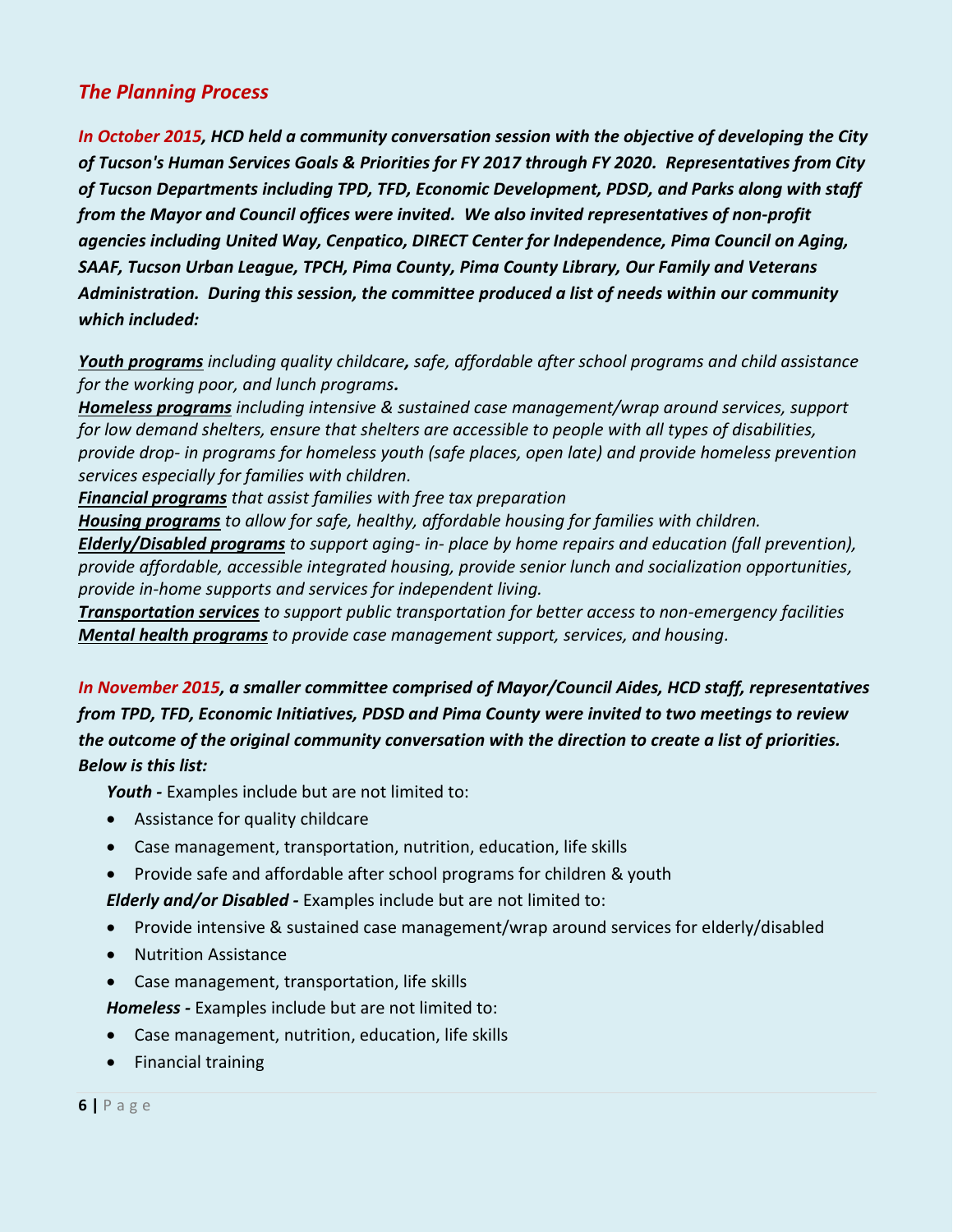- Support low demand shelters
- Provide shelters that are accessible to people with all types of disabilities
- Provide drop- in programs for homeless youth (safe places, open late)
- Provide homeless prevention services

*Special Populations -* Examples include but are not limited to:

- Veterans
- Refugee
- Single parent
- Limited English Proficiency clients

*Crisis Assistance -* (CDBG eligible) *-* Examples include but are not limited to:

- Intervention and Prevention
	- o Domestic Violence
	- o Child Abuse
	- o Sexual Assault
- Emergency Assistance
- Emergency Shelter

*In December 2015, we conducted an online survey asking participants to prioritize the needs as determined at the earlier meetings. A request to participate in the survey was sent, via email, to over 600 addresses including registered neighborhood association members and to known agencies and government staff. We received 124 responses where the majority of these responses came from neighborhood members. Below is a summary of the questions in the survey with the top four responses.* 

**Funding Priorities - Based on your knowledge of human services programs in the community, please rate the vulnerable populations on this list.**

- 1. Persons with severe mental illness
- 2. Elderly and Frail Elderly
- 3. Homeless Person
- 4. Youth

**The City's role in Human Services - Please rank the following in terms of the City's role in the delivery of Human Services.**

- 1. Emergency Services
- 2. Crisis Intervention
- 3. Prevention
- 4. Supportive Services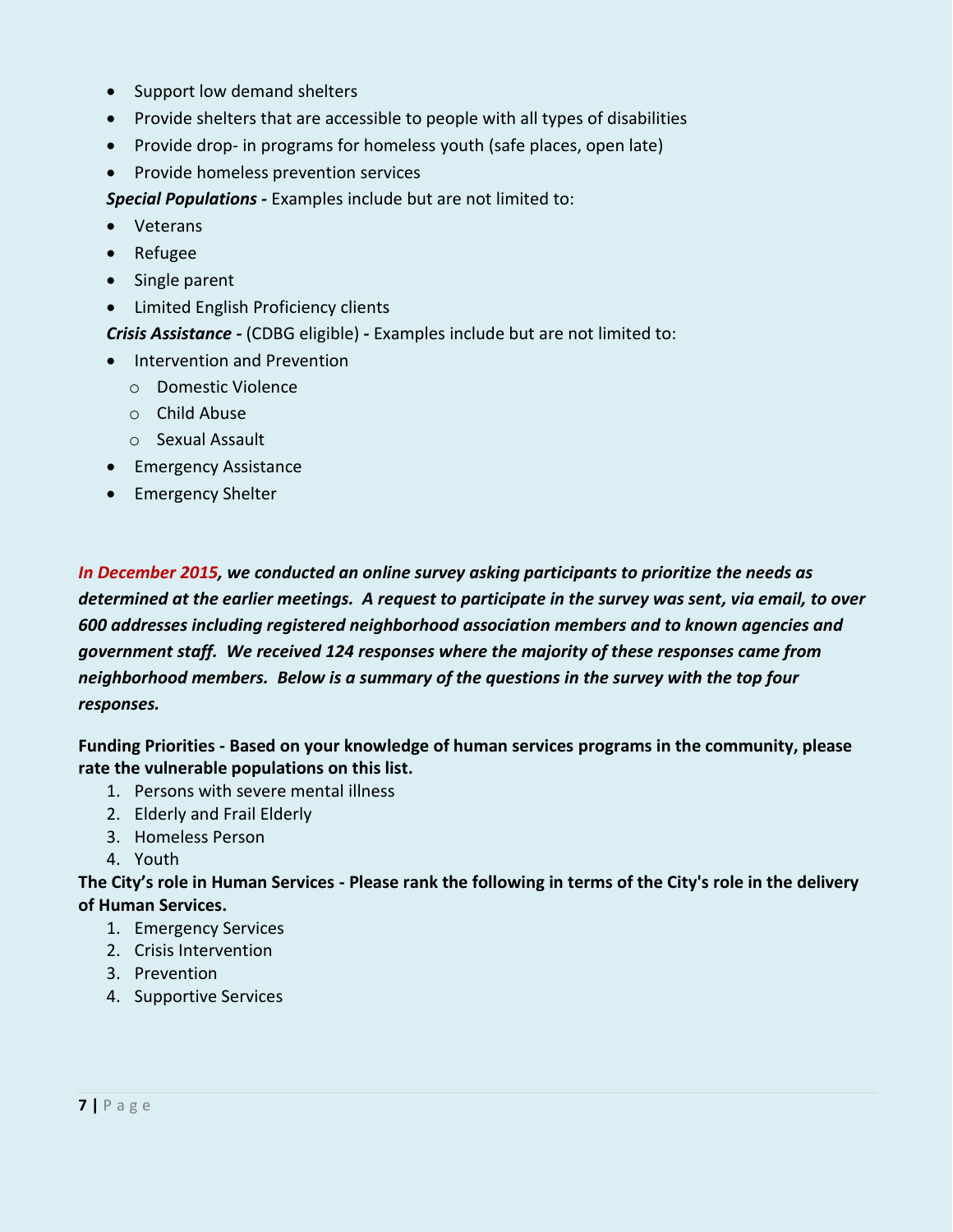#### **Please rank the following possible services provided for Youth programs.**

- 1. Breakfast/lunch programs year round
- 2. Child Care assistance
- 3. After School Programs
- 4. Drop in programs for homeless youth

### **Please rank the following possible services provided for Homeless individuals or families.**

- 1. Emergency Shelters
- 2. Case Management one-on-one support to assist in success of long term housing
- 3. Accessible shelter for homeless with a disability
- 4. Prevention

#### **Please rank the following possible services provided to Elderly/Disabled persons.**

- 1. Aging in home support
- 2. Food assistance meals, nutrition assistance
- 3. Transportation
- 4. Caregiver Support

### **Please rank the following services provided for crisis assistance.**

- 1. Child abuse intervention
- 2. Child abuse prevention
- 3. Domestic abuse intervention
- 4. Elderly abuse intervention

### **Please rank the following special populations to be served by human services programs.**

- 1. Single Parents
- 2. Refugees
- 3. Veterans
- 4. Ex-Offenders

## **Improving the Human Services Network - Based on your knowledge of human services in the community which changes would improve the delivery of Human Services in Tucson (pick three)**

- 1. There needs to be an increase in collaboration among agencies.
- 2. There needs to be more strategic investment based on research (evidence) and desired outcomes.
- 3. The agency referral system and case management services need to be coordinated to eliminate duplication of effort.
- 4. Services need to be more accessible to clients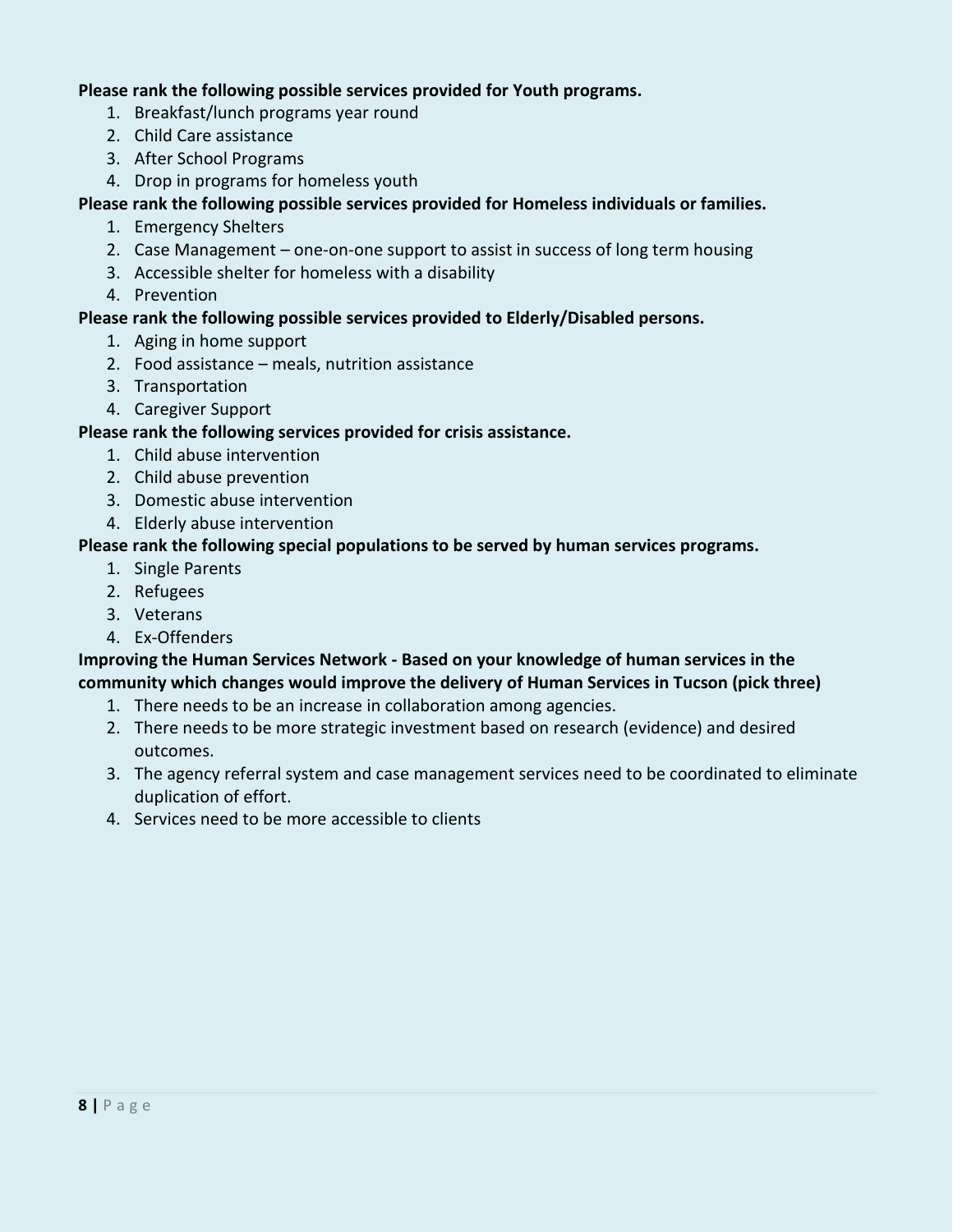*In March 2016, we reconvened the Human Services Committee and asked them to review their past efforts from November and the citizen survey results from December. We then asked them to prioritize the four categories created in November and then assign to each one a percentage of funding. We explained that the allocation of funds will be for General Funds as direction of other funding had been determined. This included:*

- *CDBG funds to be allocated to Crisis Assistance*
- *ESG funds to be allocated to Homeless programs as directed by the grant*
- *HOPWA funds to be allocated to Housing and Supportive Services for Persons with AIDS/HIV*

*The results from this committee for the allocation of General Funds are:*

| Category                                                                                                                                                                 | <b>General Funds allocation</b> |
|--------------------------------------------------------------------------------------------------------------------------------------------------------------------------|---------------------------------|
| Youth including assistance for quality child care, case management,<br>transportation, nutrition, education, life skill, after school programs                           | 36%                             |
| Elderly and/or Disabled including aging in place, nutrition assistance,<br>transportation, case management                                                               | 24%                             |
| Homeless including case management, support low demand shelters,<br>provide shelters that are accessible to disabled, drop in programs for<br>homeless youth, prevention | 24%                             |
| Special Populations including veteran, refugee, single parents, Limited<br><b>English Proficiency clients</b>                                                            | 16%                             |

*These recommendations are then reviewed by the Oversight Committee who will then make the final recommendations on which agencies will be funded. The Oversight committee is comprised of:*

- *Director, City of Tucson Housing & Community Development*
- *Deputy Director, City of Tucson Housing & Community Development*
- *Deputy Chief, Tucson Fire Department*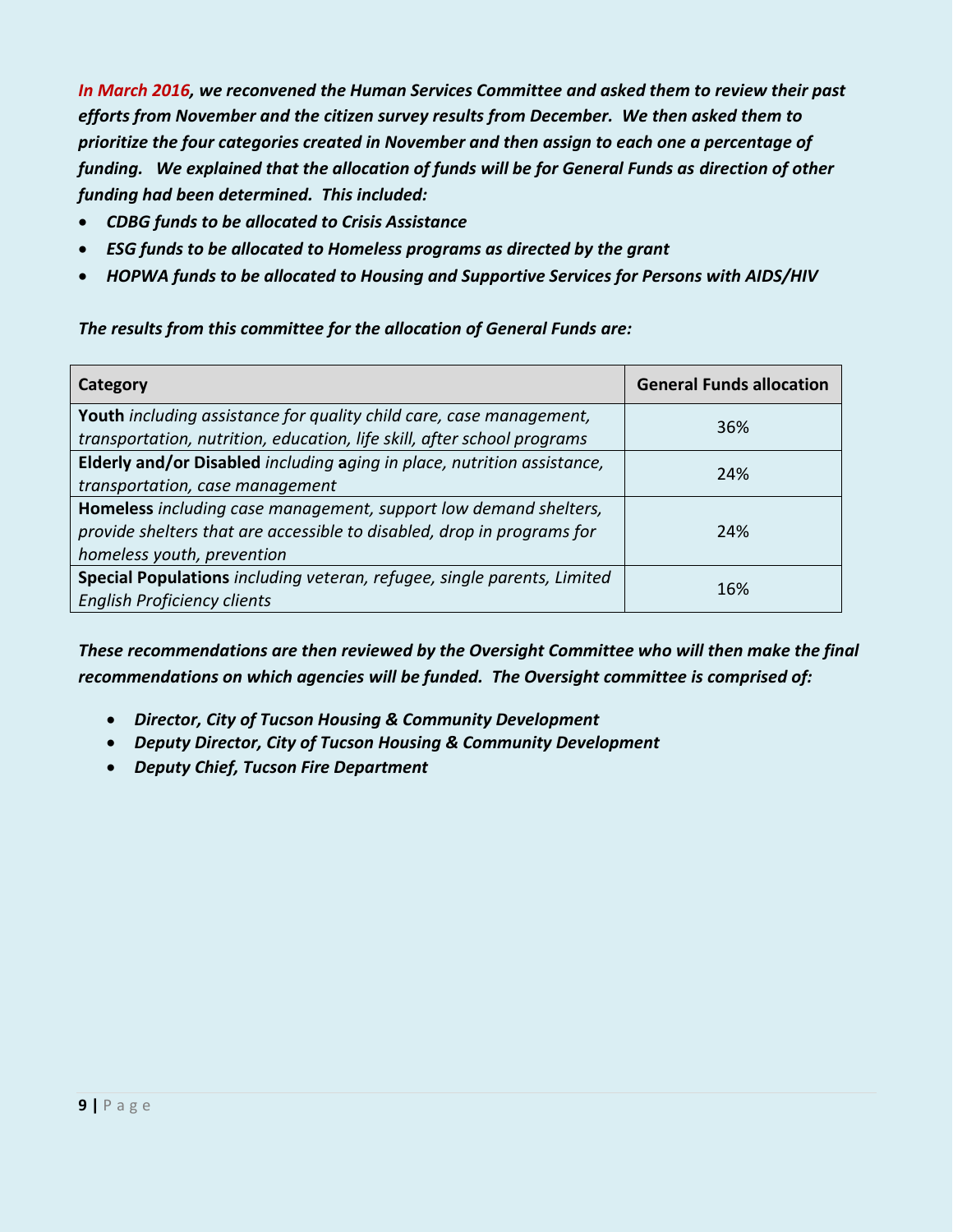#### *HUMAN SERVICES PLAN*

*Annually, the Human Services Plan will engage in the following process:*

#### *Request for Proposal (RFP) Process*

*As part of the Human Services process, HCD will advertise a Request for Proposal for Human Services Programs which is directed to non-profit agencies, faith based organizations or government entities. We now use a software program, ZoomGrants, which is web-based and designed specifically for government agencies that are responsible for dispersing federal, state and local funds through an RFP process. Agencies are asked to provide a proposal that would provide assistance to the list of categories that was determined by the Planning Committee. Within their proposals, there are directed to provide the following:*

- *Verification of 3 years experience and successful past performance of their program*
- *Demonstrated a need for Continuum of Services in the Community*
- *Provide a detailed outline of their program*
- *\$50,000 contract minimum, \$150,000 maximum*
- *Funding should be proportionate to the services being delivered*
- *Demonstrate any matching services/funds to demonstrate maximize benefit*
- *Consistent with Request for Proposals (RFP) rating and ranking criteria*
- *Identify which funding source they were applying for*

#### *Review of applications by Citizen Committee*

*We will then ask citizens to help review and score the proposals in accordance with our evaluation criteria, our funding source requirements, our Human Services plan and our five year Consolidated Plan. Approximately 25 citizens are invited to participate. These participants may include Mayor and Ward office staff, City staff, Pima County Staff, persons with expertise in Human Services programs and citizens. To avoid a conflict of interest, no person associated or employed with an agency that applies for funding is invited to participate in this review.*

*ESG grant applications are reviewed by a committee that includes members of Tucson Pima Collaboration to End Homelessness (TPCH).*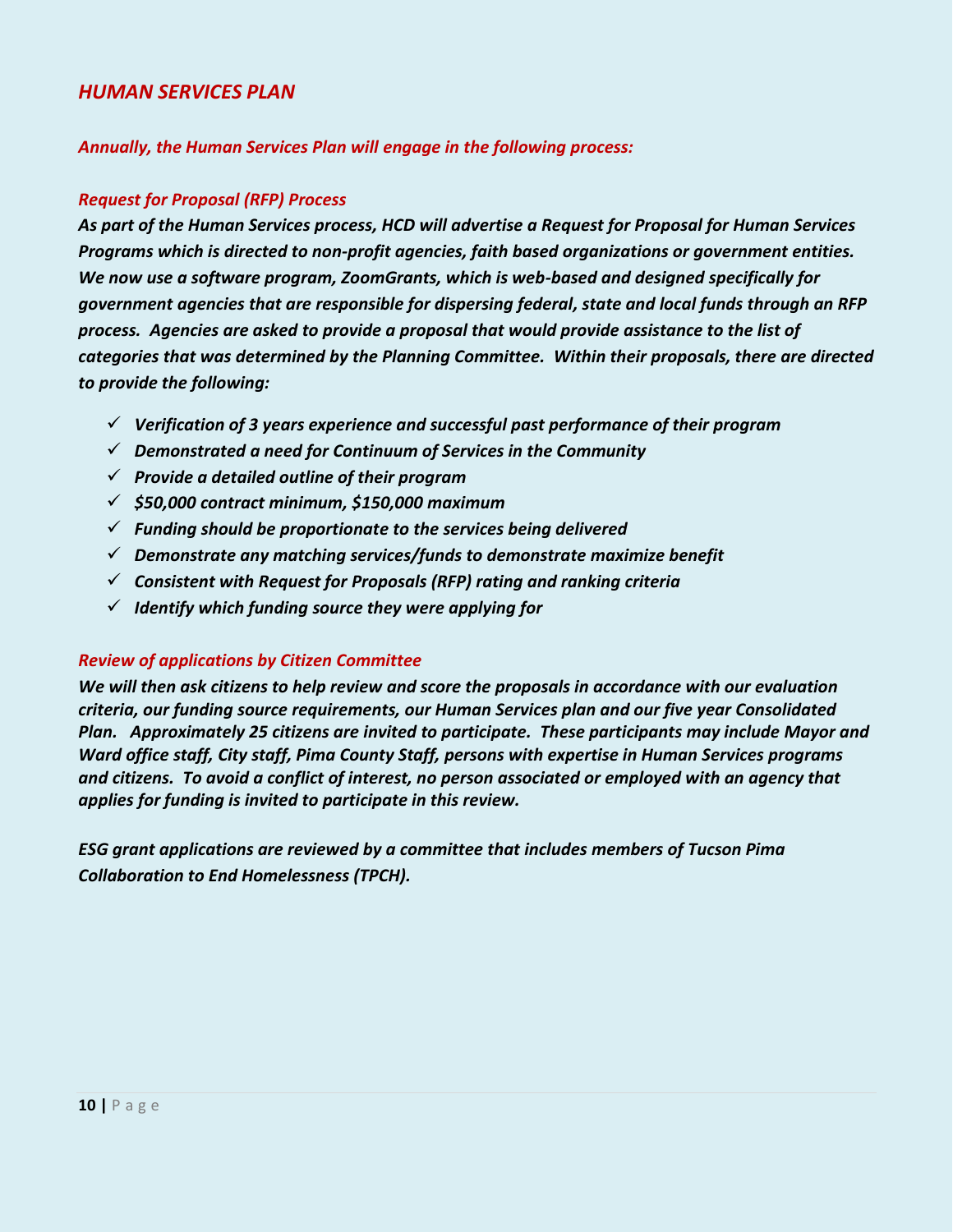#### *Funding Allocation recommendations*

*The Oversight Committee responsibilities include:*

- *Recommend the top rated CDBG Crisis Assistance proposals determined by the citizen committee.*
- *Recommend the top rated ESG proposals as determined by the citizen committee which include members of Tucson Pima Collaboration to End Homelessness (TPCH) along with member of the community. The Continuum of Service Committee of TPCH will then review the suggested percentages of funding as determined by the grant and the citizen committee.*
- *Recommend the top rated proposals determined by the citizen committee and categorized by the four priorities along with funding percentages as indicated below:*

| Category                                                                                                                                                                 | <b>General Funds allocation</b> |
|--------------------------------------------------------------------------------------------------------------------------------------------------------------------------|---------------------------------|
| Youth including assistance for quality child care, case management,<br>transportation, nutrition, education, life skill, after school programs                           | 36%                             |
| Elderly and/or Disabled including aging in place, nutrition assistance,<br>transportation, case management                                                               | 24%                             |
| Homeless including case management, support low demand shelters,<br>provide shelters that are accessible to disabled, drop in programs for<br>homeless youth, prevention | 24%                             |
| Special Populations including veteran, refugee, single parents, Limited<br><b>English Proficiency clients</b>                                                            | 16%                             |

*These recommendations will then be made public for a thirty day comment period along with a public meeting and a public hearing where comments from the public are accepted.* 

*The final recommendations along with a list of any public comments will be presented to Mayor and Council for approval as part of the Annual Action Plan. They will give final approval for agencies funded by General Funds.*

*The results of the Mayor and Council recommendations along with any public comments will then be submitted to the U.S. Housing and Urban Development (HUD) for final approval for agencies funded by CDBG, ESG and HOPWA.*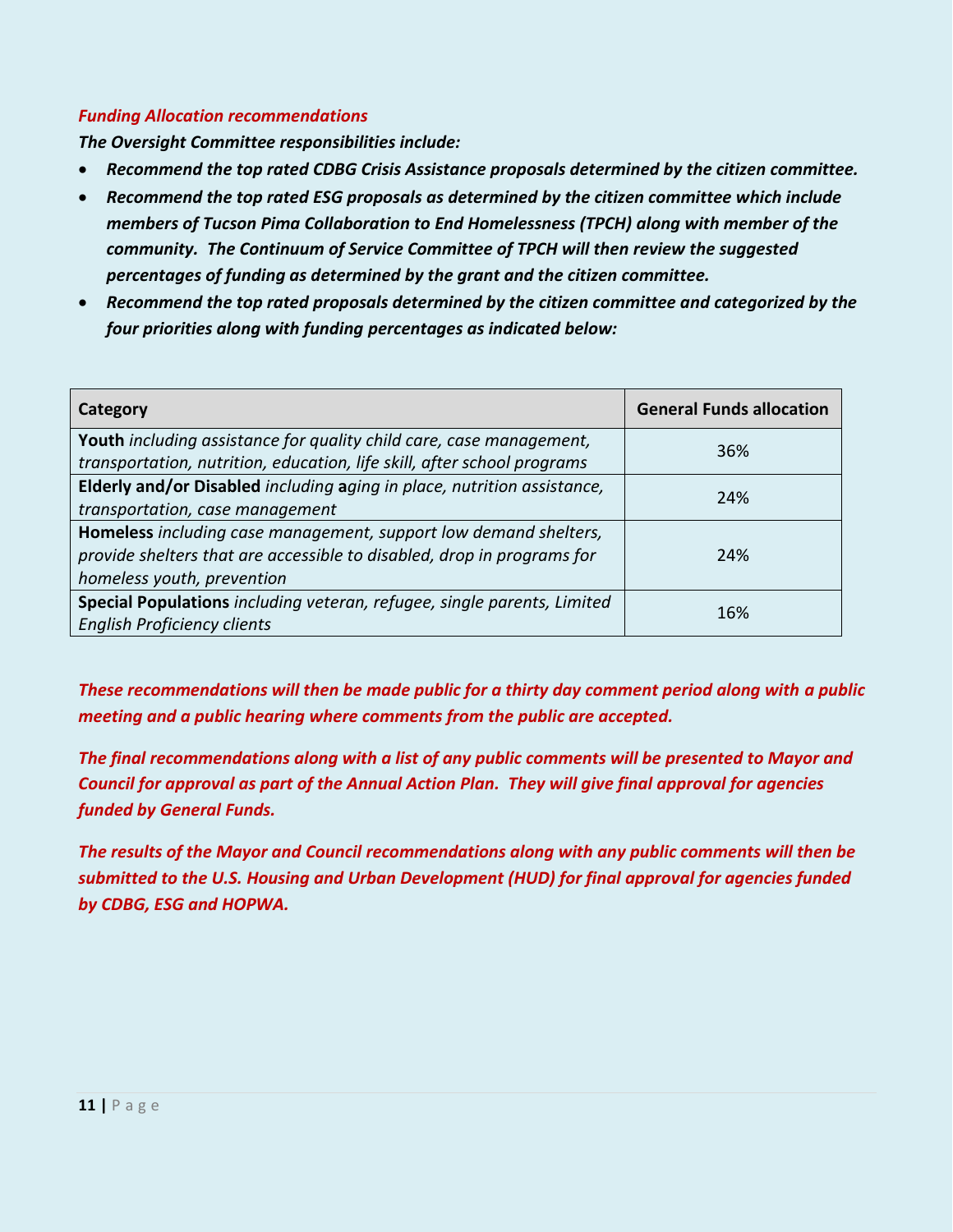#### *Appendix A – Governing Regulations.*

#### *Community Development Block Grant Program- 24 CFR Part 570\*Code of Federal Regulations (CFR)*

*CDBG eligible activities include housing, public services, public facilities, neighborhood improvements, economic development and program administration. Over a 1, 2, or 3-year period, as selected by the grantee, not less than 70 percent of CDBG funds must be used for activities that benefit low- and moderate-income persons. In addition, each activity must meet one of the following national objectives for the program: benefit low- and moderate-income persons, prevention or elimination of slums or blight, or address community development needs having a particular urgency because existing conditions pose a serious and immediate threat to the health or welfare of the community for which other funding is not available. ~hud.gov~*

*Emergency Solutions Grant - 24 CFR Part 576\* Code of Federal Regulations (CFR)*

*The ESG program provides funding to:*

- *1. Engage homeless individuals and families living on the street;*
- *2. Improve the number and quality of emergency shelters for homeless individuals and families;*
- *3. Help operate these shelters;*
- *4. Provide essential services to shelter residents;*
- *5. Rapidly re-house homeless individuals and families; and*
- *6. Prevent families and individuals from becoming homeless.*

*ESG funds may be used for five program components: street outreach, emergency shelter, homelessness prevention, rapid re-housing assistance, and HMIS; as well as administrative activities (up to 7.5% of a recipient's allocation can be used for administrative activities). ~hud.gov~*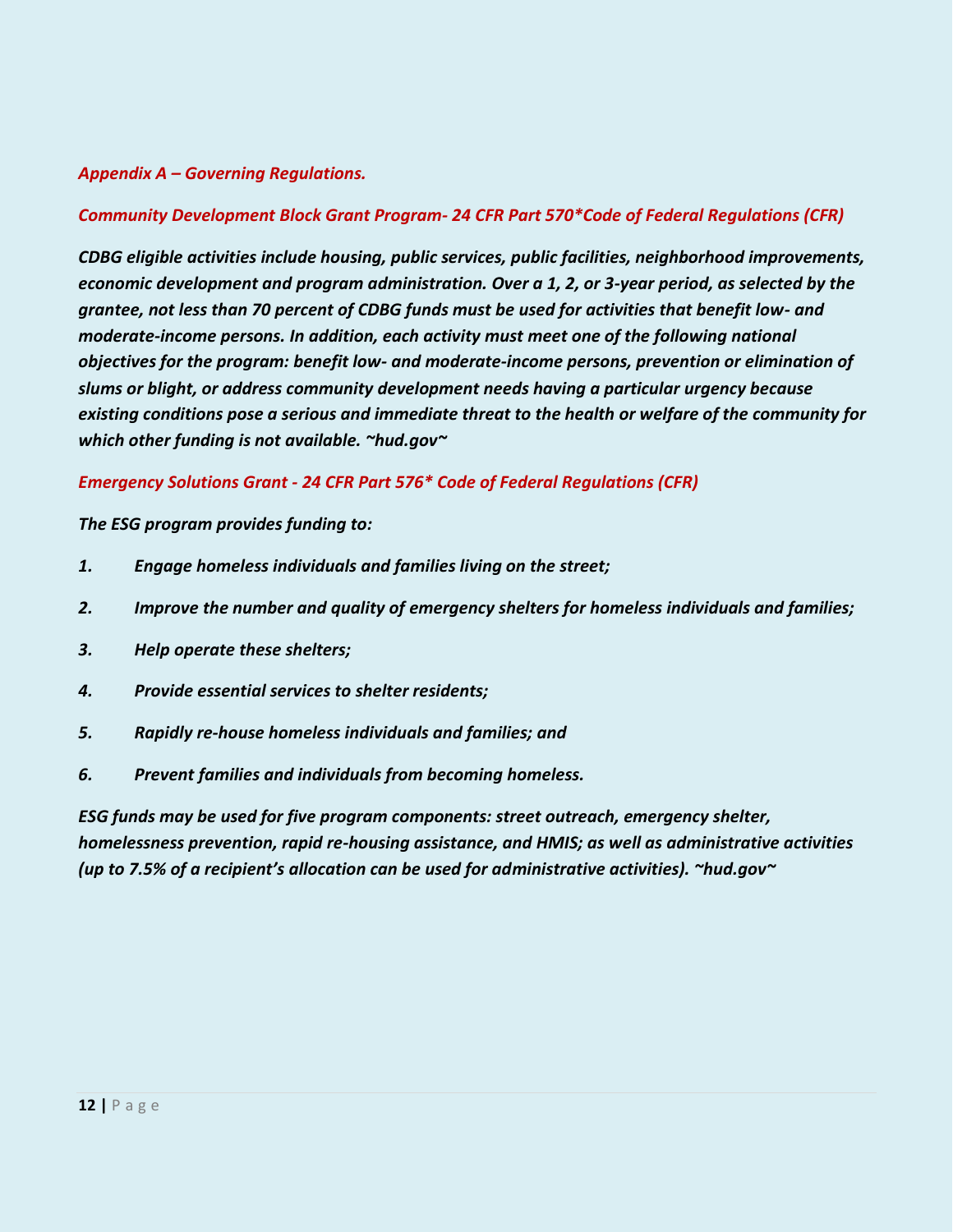# *APPENDIX B – Community Needs and Goals/Plan Tucson Goals and Policies Linked to the City of Tucson Consolidated Plan*

*5-year Consolidated Plan required by the U.S. Department of Housing and Urban Development (HUD) The City of Tucson is required to develop a 5-year Consolidated Plan to receive annual allocations of Federal entitlement grants from the U.S. Department of Housing and Urban Development (HUD). The Consolidated Plan is designed to help the City assess affordable housing and community development needs and market conditions, and to make data-driven, place-based investment decisions. This Consolidated Planning requirement was enacted by the Cranston-Gonzalez National Affordable Housing Act of 1990 and combines the planning and federal application processes for HUD entitlement grants received by the City of Tucson.* 

#### *2015 – 2020 City of Tucson Consolidated Plan Priorities, Goals and Objectives*

*In general, HUD resources must be used to benefit low and moderate income (low-mod) households and neighborhoods. A housing market analysis and assessment of other community needs are conducted for the Consolidated Plan. The housing market analysis and needs assessment identify trends and conditions in a socio-economic context. A summary of key trends and conditions follows the summary of priorities, goals and objectives.* 

*The Pima County Community Development and Neighborhood Conservation Department (CDNC) and the City of Tucson Department of Housing and Community Development (HCD) jointly sponsored 14 forums on various Consolidated Plan topics. In addition to the forums, City of Tucson HCD staff met with eight neighborhood associations. One hundred and ten residents participated in the neighborhood association meetings; 70 residents completed surveys regarding priorities. Trends and conditions were reviewed in the context of stakeholder and citizen input to establish priorities, goals and objectives for the next five years.* 

*In many cases, federal, state and local resources leverage HUD funding. To address infrastructure, facility, housing and services needs using HUD funding, HCD established goals and objectives to address needs in six categories:* 

- *1. Affordable Rental Housing;*
- *2. Affordable Owner Housing;*
- *3. Homelessness;*
- *4. Human Services and Economic Opportunities;*
- *5. Neighborhood Revitalization, Public Facilities and Infrastructure; and*
- *6. Special Needs Populations.*